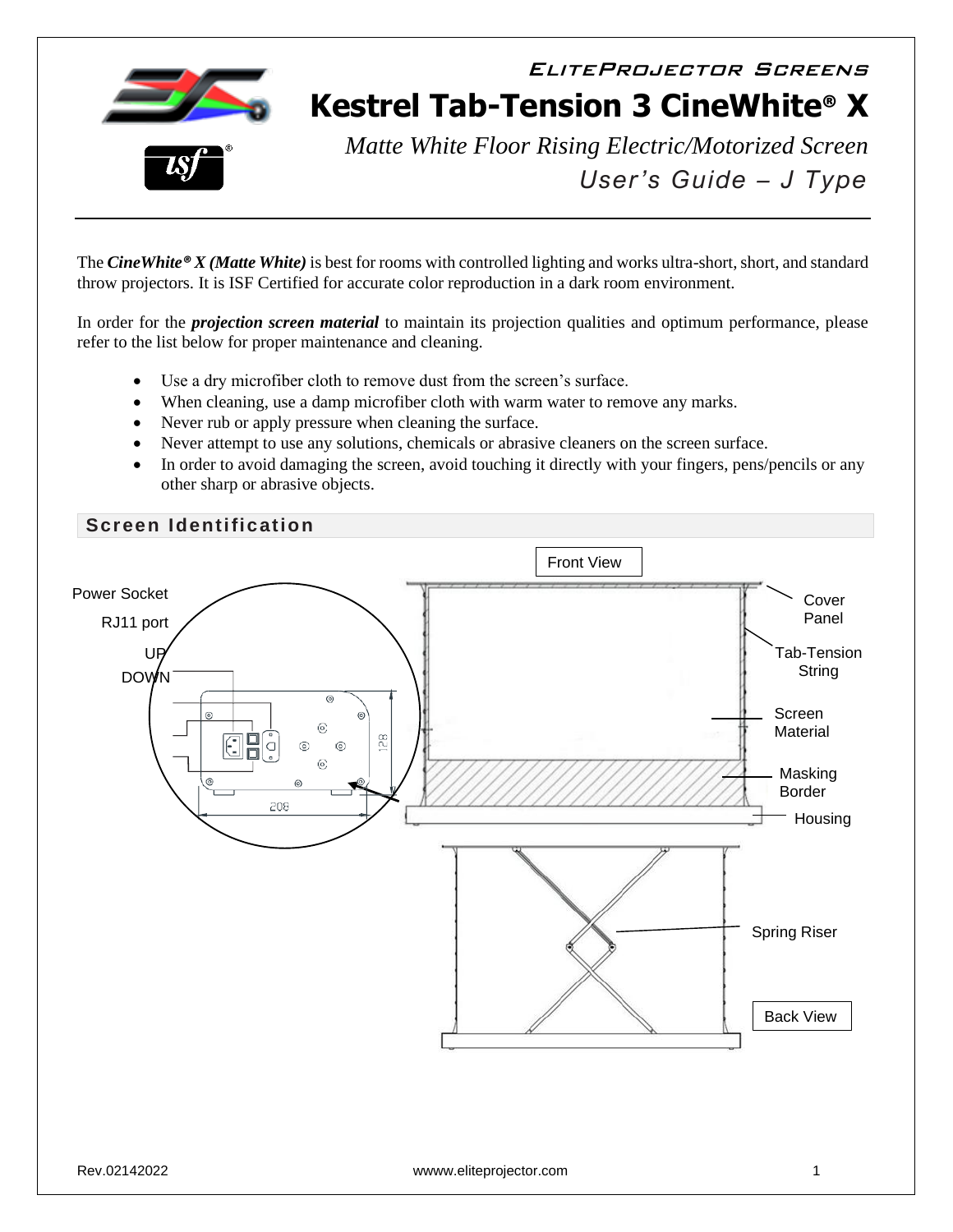### IMPORTANT SAFETY NOTES

**Caution**: The screen's Black Bottom border is already set to its maximum distance. There is NO extra Black Bottom in the roller. Unapproved changes or modifications to this unit are prohibited and will void your warranty. For more information, please contact our Technical Support Department at (877) 511-1211 Ext. 604.

- 1. Please read this manual before use and follow the procedures specified:
	- a) Please retain this manual for future reference.
	- b) To avoid any damages to the screen, do not use any accessories or parts not recommended by EliteProjector®.
	- c) Handle the device carefully during transportation.
	- d) Do not set up screen on uneven surfaces.
	- e) To prevent electrical shock or fire; never overload the power cord and avoid contacting the motorized components with liquids or foreign objects.
- **2. The tubular motor equipped in the screen feature an overheat protection sensor. If the screen is consecutively brought up and down between 3-4 minutes, the motor will automatically shut-off to prevent the motor from sustaining damage through overheating. If the automatic shutoff is activated, please allow 30 minutes cool down before resuming operation.**
- 3. The Kestrel Series Screen is equipped with a strong tension cross-spring system. DO NOT attempt any unnecessary repairs.
- 4. When using the screen, please
	- a) Avoid strong wind, rain, or electrical storms.
	- b) No direct sunshine (UV Radiation) or moisture.
	- c) Keep away from fire sources and high temperature devices.
	- d) Turn the power off before moving this product.

#### *NOTE:*

- This equipment has been tested and found to comply with the limits for a **Class B** digital device pursuant to Part 15 of the FCC Guidelines.
- The products are designed to provide reasonable protection against harmful interference in a residential/commercial installation and end user application and may radiate radio frequency energy.
- However, there is no guarantee that interference will not occur in a particular installation. If this equipment does cause harmful interference to radio or television reception, which can be determined by turning the equipment off and on, the user is encouraged to try to correct the interference by one or more of the following measures:
	- 1. The power outlet should be close to the unit and easily accessible.
	- 2. Re-orient or relocate the receiving antenna.
	- 3. Increase the separation between the equipment and the receiver.
	- 4. Connect the equipment into an outlet on a circuit different from that to which the receiver is connected.

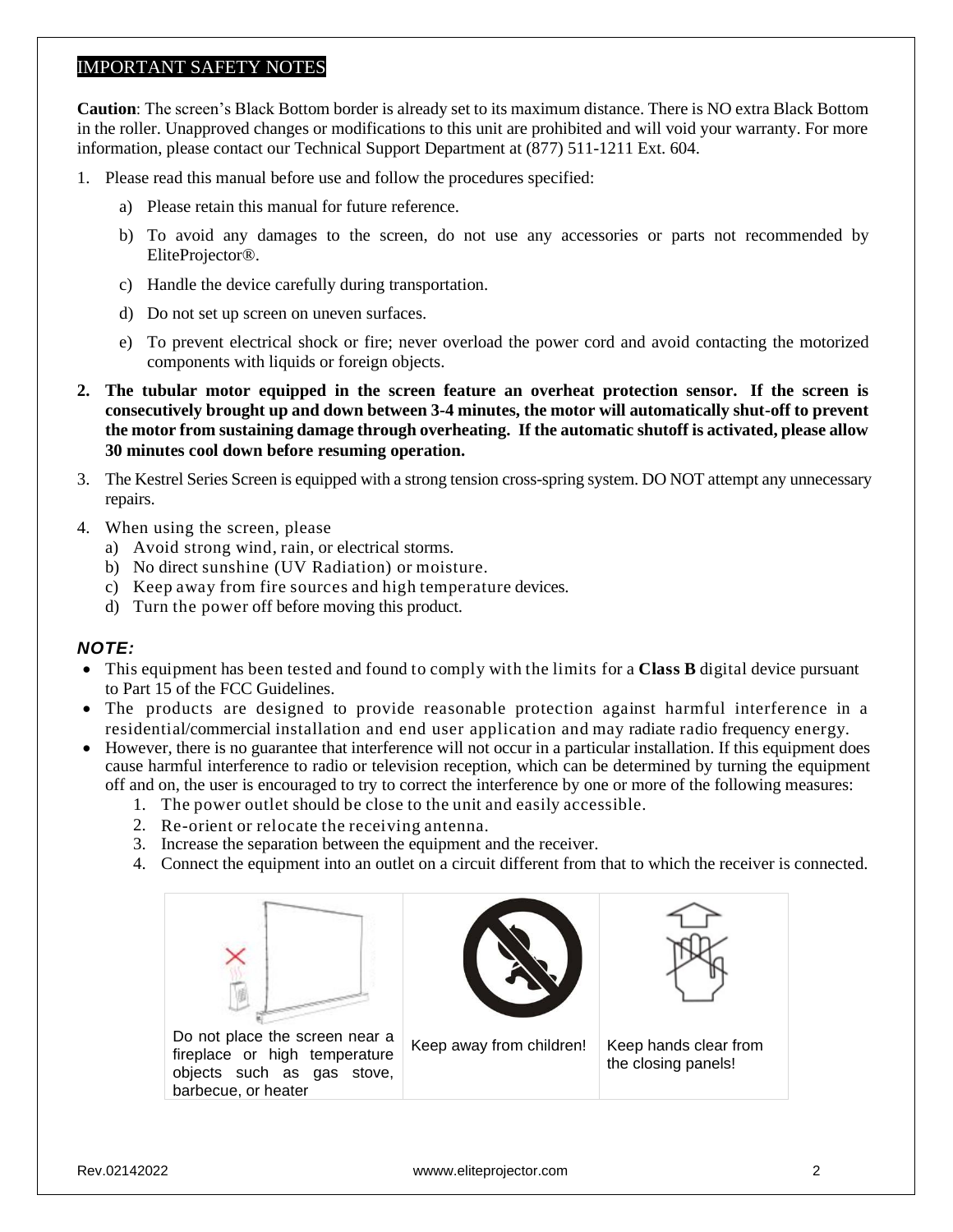

## **Screen Operation**

**Electric current**: The screen operates on AC 110V at 60hz (US/Canada/Mexico only)

- 1. Plug the screen into a power outlet and control the screen using the included remote controls.
- 2. Once the screen has power, you will be able to control it using any of the 3 methods below.

### **Three ways to control your Kestrel Tab-Tension Screen**

1. **IR Remote control:** The IR (Infrared) remote requires line-of-sight to the IR sensor. Plug the IR sensor into the RJ11 port on the left side of the screen's case. Point the IR remote directly at the IR sensor to control the screen. **Note:** a. The IR remote has a range of 15 ft.

b. The IR sensor must not be covered or blocked.